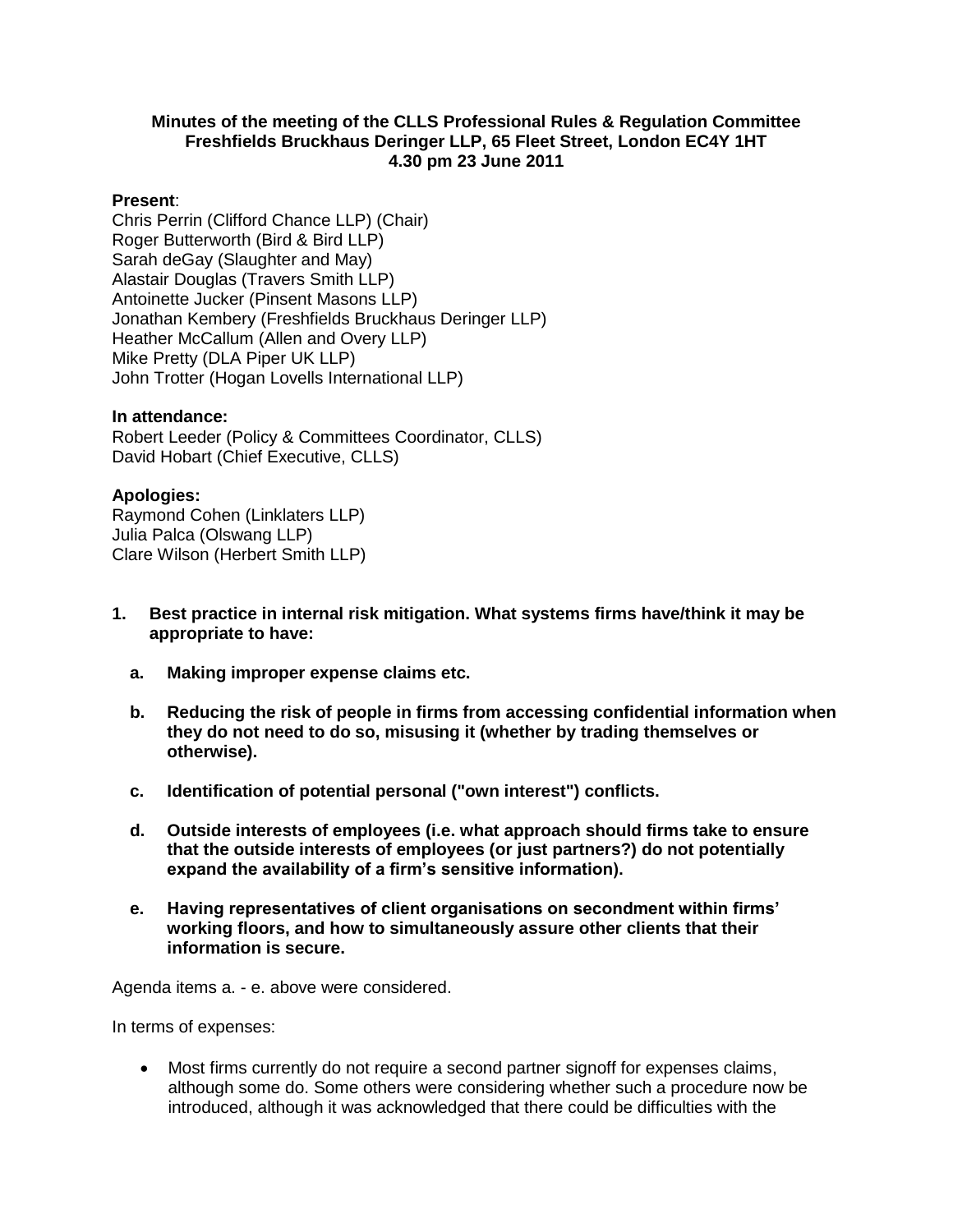arrangement (including consistency of applied standards and other difficulties (e.g. lack of separation when the signing off partner is part of the same team as the person submitting the claim))

- Firms were looking at implementing a second partner sign-off requirement which would require a second signature above a certain threshold only (although that threshold may be fairly low).
- Some thought that second partner sign-off provides little protection in reality and that Accounts departments need to be trained to spot matters of potential concern.
- It was noted that new electronic monitoring systems for expenses were now available. Some systems could apparently raise alerts if, for example, it appeared that the same item was being claimed for twice.

In terms of confidentiality:

- Some firms restricted access to their electronic documents to the teams working on the matters to which the documents related as a matter of course. Some others did so only for "sensitive" matters. There was the issue that some solicitors outside these teams could feel disadvantaged by such restrictions, in that the restrictions would prevent them from searching the firm's document management system and accessing such documents as "precedents", but such a practice was in any event considered undesirable as it was felt that it could create the risk that solicitors would use heavily negotiated documents out of context. Generally, there was a growing trend towards "closed" access.
- It was noted that some firms encouraged a clean desk policy but the practical difficulties were acknowledged. Locking of rooms when working on highly sensitive matters was another option encouraged by some.
- In terms of addressing the concern regarding inward secondees' access to confidential information:
	- $\circ$  One option was to temporarily make each secondee an employee of the firm to which he/she had been seconded to (for the duration of his/her secondment) to ensure that such an individual would not have duties to other employers which might conflict with the confidentiality requirements imposed by the firm during the secondment.
	- o Another (more commonly used) option was to draw up a tripartite agreement between each secondee, the secondee's employer and the firm to which the secondee had been assigned, covering the secondee's confidentiality obligations during the term of the secondment. One member expressed the belief that the SRA was thought to be happy with this approach.
	- o Generally, firms were increasingly uncomfortable about inward secondments and were seeking to cut back on them.

In terms of conflicts of interest: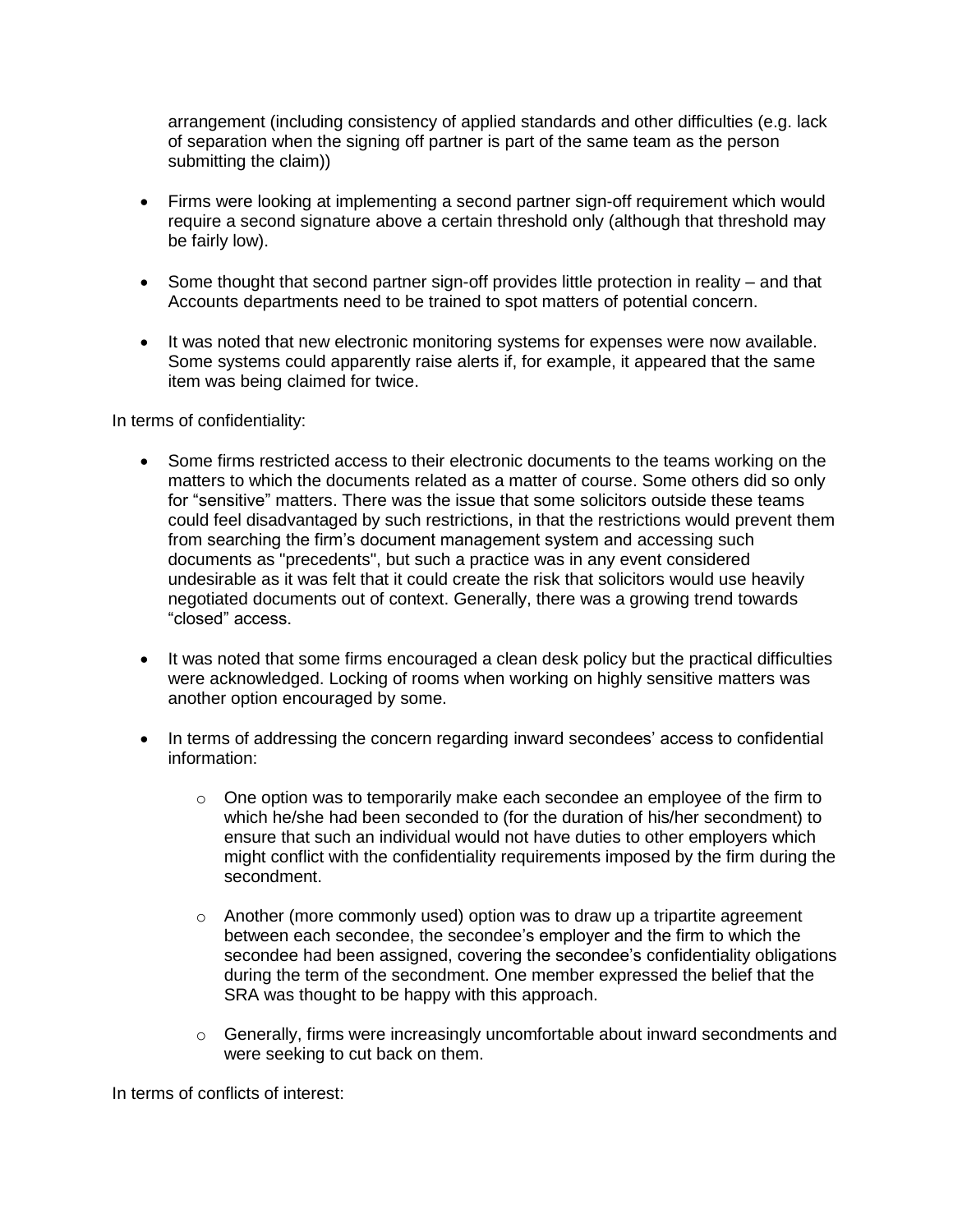- Some considered conflicts registers (to keep track of employees' outside interests) to be too difficult to maintain - it would be extremely difficult to keep them up-to-date, especially if they covered the interests of close family too. One firm asked every lawyer to declare any personal connections with (known) clients of the firm in a general annual declaration.
- One firm imposed a "no share dealing" rule for employees, but acknowledged that it was difficult to "police" this, and it led to applications for exemptions. Another firm allowed employees to deal in shares while employed but restricted this to selling their existing holdings. Others had dealing rules which required, subject to specified exemptions, consent to deal to be sought – something administered by their Compliance team.
- It was acknowledged that having partners serving as directors could create a risk of them obtaining confidential information via their appointments. It was perceived that there was also a risk that the companies/institutions on whose boards they served could later get into financial trouble, which could create a reputational/financial risk for those partner's firms. Some firms apparently allowed board appointments (although most of those required the firm's permission to be sought first).

Furthermore, the UK Corporate Governance Code (formerly the Combined Code) was also referred to. (See http://www.frc.org.uk/corporate/ukcgcode.cfm for background on the Code.) There was a suggestion by the Chief Executive that compliance with something similar to the Code may assist firms in this area. Further thought would be given to this – in particular whether the CLLS should develop a Code.

### **2. PRRC Committee administration issues:**

### **a. Committee size**

The Chair referred to the CLLS Committee proposal that the PR&RC take on an additional member from a US firm (preferably a US national). The CLLS Committee had tasked a member of that Committee with finding an additional member and he had suggested an individual as a potential recruit. Some discussion of options followed and the final position was that the Chair agreed to contact the suggested individual as a first step.

It was agreed that it was better for the PR&RC to be the interface point with the SRA rather than the "Informal Group" and that it was inappropriate for a member of the PR&RC to be a member of that group as well. However, the Informal Group was useful for those not on the PR&RC to keep in touch, share views on regulation etc.

In light of his recent commencement as Chair of the CLLS, Alasdair Douglas said he wished to step down from the PR&RC. He was thanked for his very valuable contribution as a committee member.

It was agreed that the Committee would benefit from one further member, this being a representative from a smaller City firm.

### **b. Meeting dates**